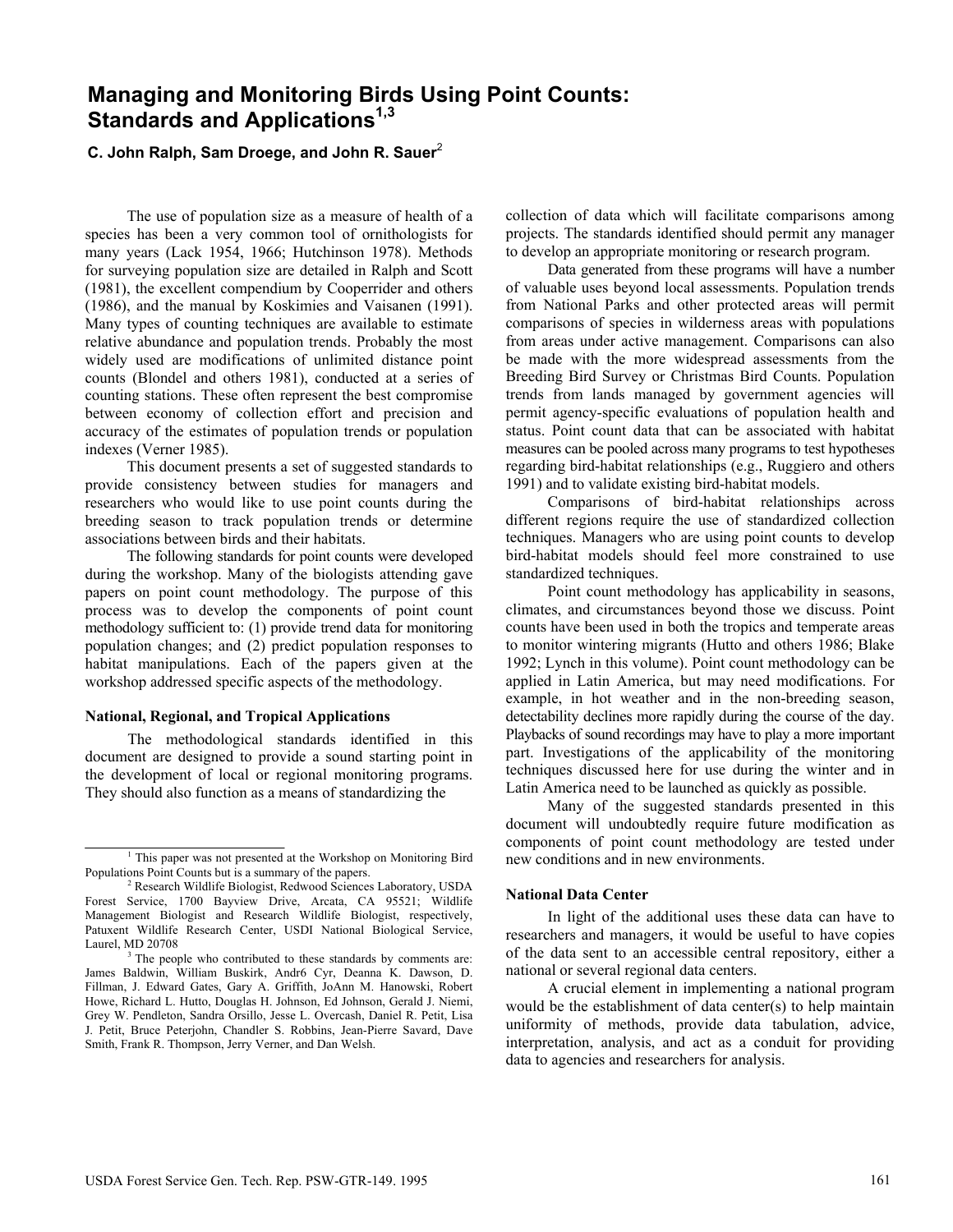### **Developing a Local Monitoring Program**

In the development of a program, managers should bear in mind that merely chronicling the population trend of a species does little in itself to suggest management options. Population size is only a retrospective tool. It tells only after the fact that a species has enjoyed an increase or suffered a decline. In order to ponder causes of changes, the biologist must couple population size with data on the internal composition of a population---its demographics (Temple and Wiens 1989). For example, data on sex ratio, age distribution, survivorship, average weight, parasitism rates, and population movements can all give valuable cues to factors or events regulating a population. Many studies have used data such as these to describe the dynamics of various populations (e.g., Hutchinson 1978, DeSante and Geupel 1987). The most common method of measuring demographics is capturing birds with constant effort mist nets. A protocol for nest searching is also being used. Both methods are detailed in Ralph and others (1993). Indeed, the Monitoring Working Group of the Neotropical Migratory Bird Conservation Program suggests (Butcher 1992) that at least 25 percent of the monitoring effort in an area go towards demographic monitoring.

As part of a manager's goal-setting process, the purposes behind the development of a monitoring program must be stated explicitly. In developing a program we suggest that the following questions be addressed:

(1) What is the intent of the monitoring?

- a. Regional trends or habitat-specific monitoring?
- b. Evaluation of all species, a target group of species, or a single species?
- c. What is the expected relationship between the results of a population change and management actions?
- (2) How is the monitoring to be accomplished?
	- a. What will be the protocol used for point counts?
	- b. How will the samples be allocated?
	- c. When will the surveys be conducted?
- (3) How do we judge if the monitoring is successful?
	- a. What are the initial goals of precision?
	- b. What analytical methods will be used to determine if goals are met?

Once the above questions are answered, then the biologist can implement the point counts using the following recommendations. Each recommendation is then followed by a justification prepared by the participants in the workshop.

#### **Recommendations and Justifications**

#### *Establishing the Dispersion of Stations*

### \* **1. Census stations should be systematically located with a random starting point, either on roads or off roads.**

Location of stations where each point count is to be conducted is a crucial component of any monitoring program to avoid biased estimates of both trend and habitat associations (Pendleton, in this volume). If the goal is to estimate population trends for an entire management unit, then point counts

should be spaced evenly throughout that unit. Completely random samples such as this ensure no bias, but may be impractical to locate and survey in the field. Under these conditions, stations placed systematically along the road system in an area, without regard to current habitat configurations, may be the best option (Bart and Robson, in this volume). Systematic samples with a random starting point are often used in field experiments (Cochran 1977). Because systematic sampling ensures coverage throughout a study area, and samples are often limited in monitoring programs, systematic samples may be preferable to random samples for many sampling objectives (Sauer and others, in press). These samples are generally accepted as equivalent to random samples when no pattern exists in the environment. However, if sample stations are not independent because of, for instance, a pattern in the habitats, estimates from systematic samples may be biased (Sukhatme and others 1984). Consequently, care must be taken to avoid placement of a systematic sample along known gradients in bird abundance, such as all stations being placed along a road that follows a riparian corridor.

#### *Stratification of Census Stations*

**\* 2. Stratification of census stations by habitat should occur only if habitat-specific population estimates are required.** 

If the goal is to estimate population trends for an entire management unit (e.g., Welsh, in this volume), then stratification by habitat may not be appropriate. Stratification is appropriate when the management unit can be divided into discernible habitats differing in distribution or abundance of birds (Howe and others, in this volume). Unfortunately, habitats can change quite rapidly in a managed area, and initial stratification by habitat may not be appropriate after such a change. If consistent habitats can be identified, careful consideration should be made of edges and other types not readily classified to avoid bias in a regional estimate (Freemark and Rogers, in this volume). Elimination of these edge habitats from the sample is acceptable only when, for example, the sampling is designed to provide estimates for differences between major habitats in the area, but not an overall characterization.

#### *Bird-Habitat Modeling*

**\* 3. Placement of stations for bird-habitat modeling should avoid boundaries between habitat types, if possible.** 

Investigation of the relationship between bird abundance and habitat requires some means of associating bird counts with habitat types. A random or systematic sampling of bird communities across the entire landscape will cause some stations to fall on or near the boundaries of habitat types. These data can be used to form post hoc associations with habitat and will reflect the variation in habitat conditions within a landscape and along the continuum of habitat. Under some circumstances, a better design would be to systematically place sampling stations within the interior of habitat types so as to sample only those well defined habitats.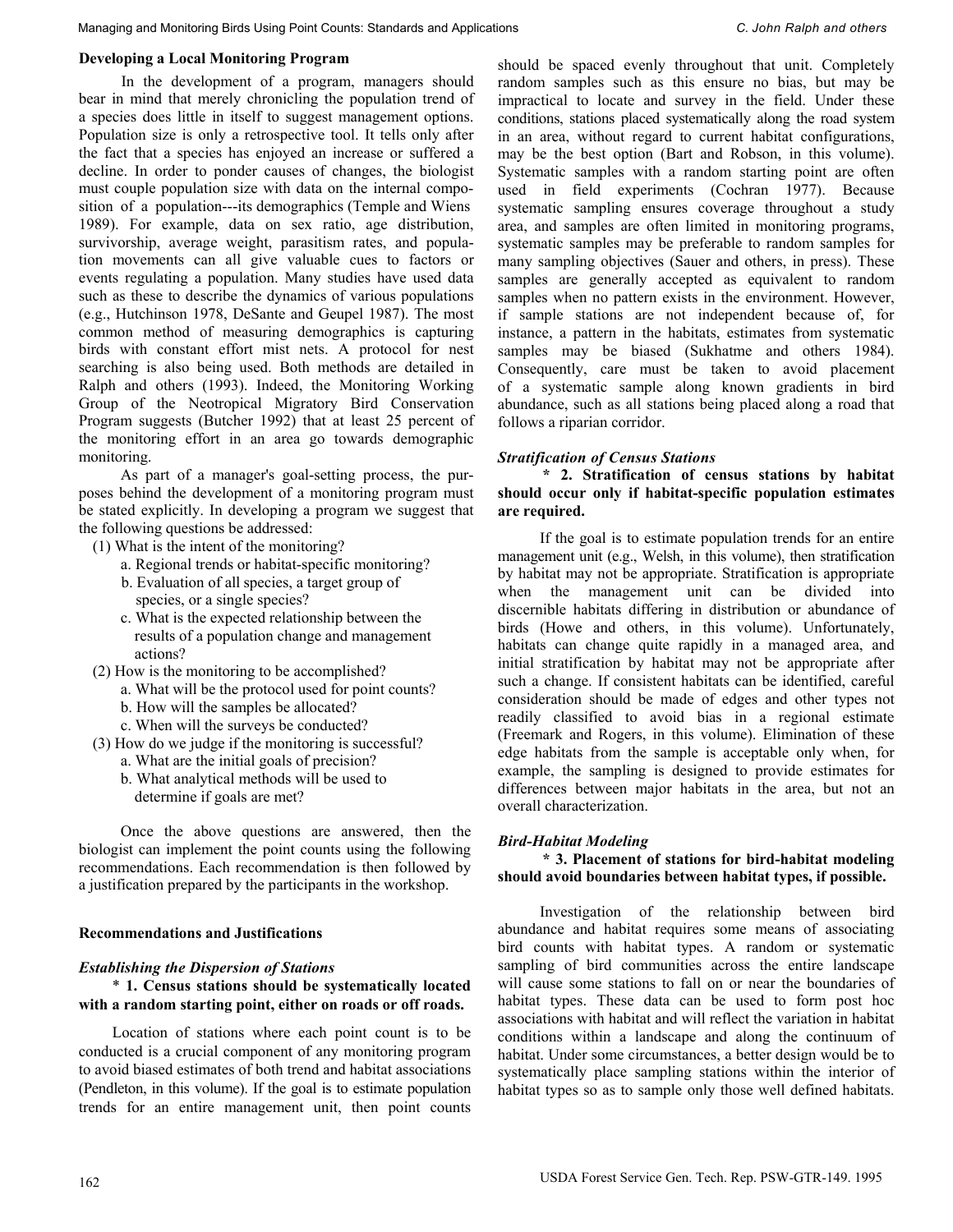If the station has two or more habitat types within the distance that birds are detected, the birds at each station can be allocated to the different habitat types. For instance, at a station with a field and forest juxtaposed, birds detected in the field can be separated from forest birds. However the edge between the habitat types, with its own mixture and often augmentation of bird populations, may confound the relationship between birds and habitat (Howe and others, in this volume). In cropland situations, however, Freemark and Rogers (in this volume) found no significant differences in bird numbers between edges and interior of fields.

The underlying question is: how can samples be allocated within a certain habitat type? The easiest way of ensuring that stations measure birds within a given habitat is to stratify habitats and place edges and other questionable areas into separate strata. Samples should never be allocated so that a portion of the region could not be sampled. However, locations of stations can be constrained to be a certain distance away from the boundaries. This distance would logically be the radius that birds could be normally detected from the station. For most species this is under 100 m (see "Distance between stations").

## *Road Versus Off-Road Counts*

**\* 4. Observers should attempt to carry out censuses primarily on tertiary roads, then secondary roads, avoiding wide, primary roads. Off-road censuses should be carried out in major habitats not covered by road systems. These off-road censuses should be done on trails, if possible.** 

Laying out a systematic or randomly located point count system on the ground requires large amounts of time. Sampling stations must be located and their positions permanently marked. Once sampling begins, a substantial amount of time must be spent travelling between the stations to do the surveys. The longer it takes to get between sampling stations, the fewer stations an observer can census during a day or a season. It is essential that before decisions are made as to using roads or off-road counts, the investigator must decide what population is being sampled. However, once those decisions are made, some general guidelines can be suggested.

If a road system exists in the region where monitoring is planned, the option of setting up samples along roadsides should be strongly considered. Using roads, travel time can be reduced to as little as 1 minute to 2 minutes between sampling stations. Under optimal road conditions, up to 40 5-minute point counts can be conducted in one morning. In an off-road situation, the number of point counts one observer can conduct during a morning varies between 3 and 15 counts.

Using roads as a means of traveling between counting stations is logistically appealing. Unfortunately, roadside habitats usually do not sample all of the available habitats, and they can have habitat features unique to themselves. In these situations, a collection of both on- and off-road surveys can be created that best fits local conditions.

In most cases the presence of a road modifies the surrounding habitats (Hutto and others, Keller and Fuller, Rotenberry and Knick, in this volume). However, Hutto and others (in this volume) have shown that in the case of tertiary road systems (i.e., narrow dirt roads), birds are counted in approximately the same proportions both on roads and off. Keller and Fuller (in this volume) found that along secondary roads, through forested environments, edge species are more abundant at the road edge versus away from the road. However, they also found that obligate forest interior species were detected at nearly the same rates along roadsides as they were in interior stations. Ralph and others (unpublished data) found in Alaska and California an increase in individuals along roads, but determined it was likely to be partially due to increased observability of birds along the road path. Road counts may increase detection rates by enabling the observer to miss fewer silent, flying birds. Finally, Rotenberry and Knick (in this volume) found little differences between on- and off-road densities of shrubland birds. While many regions and habitat types have not been investigated, it seems reasonable to assume that measures of relative abundance taken from counts along roadsides will be different from those in interiors. This is not to say, however, that one is preferable to the other, merely that they will be different. This difference is less likely to be the case when secondary and tertiary roads are used. If the goal is to monitor population trends, using roadsides will greatly increase data collection efficiency, as long as there is *no* reason to believe that bird populations or habitats along roadsides are changing at a different rate than the rest of the landscape. An example would be when woodlands along roads are left as a buffer while the remainder of the landscape is cleared. In the case of monitoring populations in relationship to habitat, roadside counts would be appropriate as long as the investigator also monitored the concomitant vegetation changes, as would also occur in off-road counts.

# *Number of Sampling Stations*

## **\* 5. The number of samples necessary to meet the program objectives should be derived from the statistical evaluation of pilot data.**

Once the appropriate sampling framework has been established, the number of sampling stations needs to be determined. Because of the long-term nature of most monitoring programs, an evaluation of the number of samples necessary to meet the defined goals will help the manager assess the feasibility of meeting the stated goals before funding commitments are made.

Among the factors influencing sample size are:

(1) The sampling methods.-In point counts, the average number of birds per station and the variance of individual counts are determined in part by how the counts are conducted. Time of sampling at a point and replication of counts both affect the allocation of samples. Barker and Sauer (in this volume) review some of the tradeoffs. Once the decisions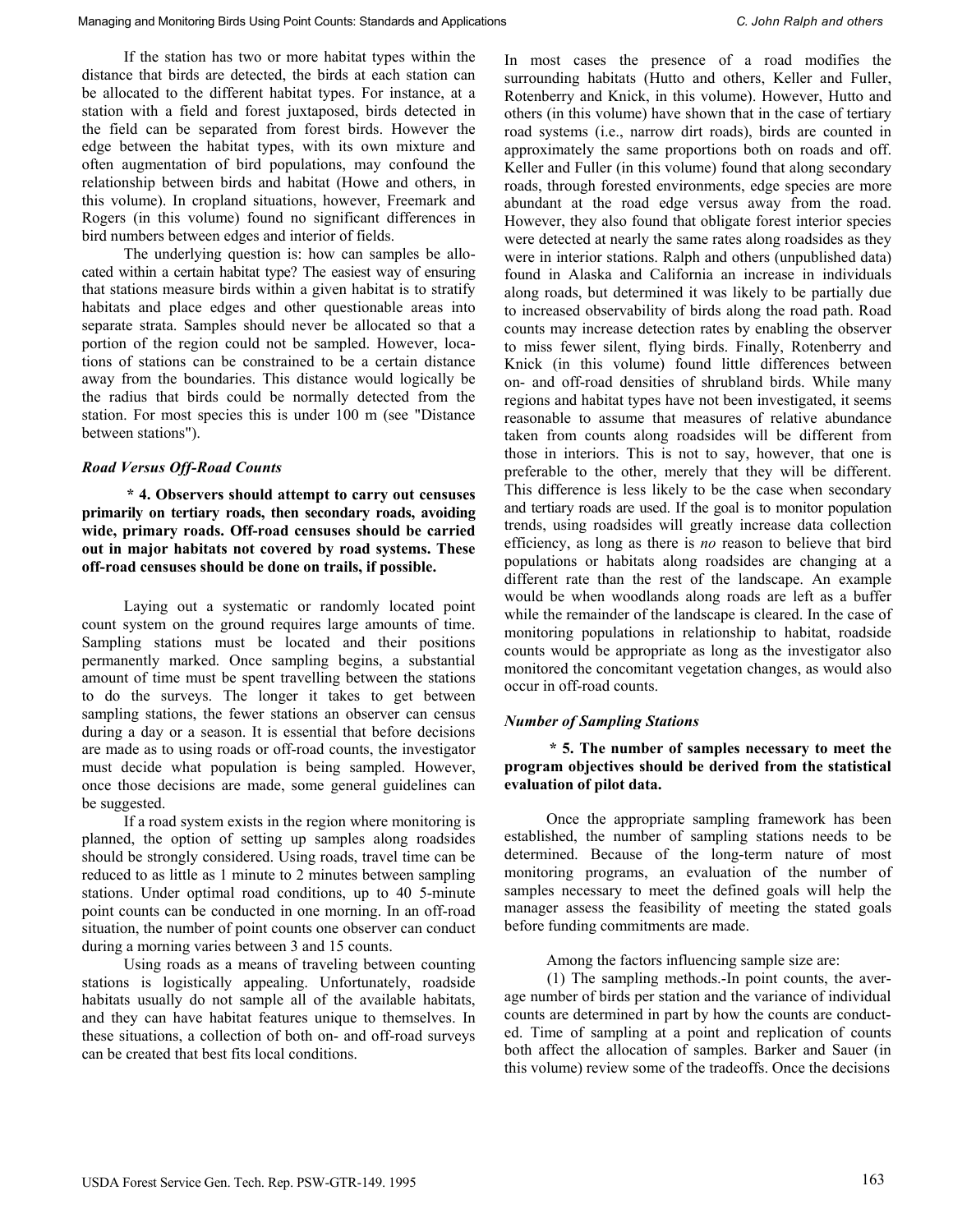are made regarding how to sample (using the guidelines here), the number of samples can be determined.

(2) The parameter to be estimated.---If population trends are of interest, methods discussed in Sauer and Droege (in review) can be used. If average counts by habitat or region are of interest, standard statistical procedures can be applied (Thompson and Schwalbach, in this volume). All sample size allocation procedures require some initial estimates of the parameter of interest and the variance of individual observations (Johnson, Pendleton, in this volume). These initial estimates can come from either a pilot study in the area, or from existing data from a comparable study. The type of display of the data can also be important, such as the discussion by Sauer and others (in this volume) of the use of maps in showing bird distribution.

(3) The target species.-If many species are of interest, one has to adopt a strategy to either: (a) allocate sufficient samples to accurately estimate the populations of all species; (b) select a subset of crucial species, and allocate samples only with regard to the subset; or (c) allocate samples to adequately estimate populations of a fixed percentage of the different species of interest. In practice, strategy "a" is unlikely to be feasible, and "c" will poorly sample important species. Therefore, option "b" may be best, requiring identification of critical species and sampling so that all species in this group are adequately estimated.

The number of stations adequate to characterize the birds of a given area, such as a watershed, or a habitat within a watershed, depends upon the number and dispersion of birds in the area and the probability of detecting birds. Only a few common species are detected at many of the stations, even in uniform habitat. In the absence of pilot data, an absolute minimum of at least 30 stations should be established in a given habitat. The discussion in Barker and Sauer (in this volume) also addresses this question. The minimum of 30 is based on several lines of evidence, given below.

(1) Buskirk and McDonald (in this volume) found that after 100 minutes of observation at a single point (the equivalent of 20 5-minute counts), the number of new individuals and species accumulated became very stable.

(2) Morrison and others (1981) also found stabilization in density estimates after about 100 minutes of counting. While a larger area of a given habitat would have greater variance, we would expect that 30 5-minute counts (150 minutes) would largely account for the difference.

(3) Petit and others (in this volume) found that more than 15 stations were needed to document the number of species, although in larger stands (70 ha - 200 ha), the rate of accumulation of new species was declining when 15 stations had been counted.

(4) DeSante (1986) felt that about 50 points were needed to distinguish common from rarer species.

(5) Smith and others (in this volume) determined that 20 point counts accommodated variability in total individuals, and 40 counts for number of species. Although they found that minimum sample size varied widely, most of the values were less than 70 counts, and many fell into the range of 40 to 60. They felt that about 50 counts per factor level should be sufficient to detect most of the biologically meaningful differences in a study, for instance between different forest patch sizes or habitat types.

With 30 stations or fewer, analyses will be possible for only the most common species. Sample sizes for rare or difficult to detect species may require a substantially greater number of sampling stations than 30.

Required sample size to characterize a larger area, such as a National Forest, would be higher, probably in the range of 300 to perhaps 1000 points, depending upon the rarity of the species involved. Thompson and Schwalbach (in this volume) found that 100, to as much as 1000, points would be able to detect a 20 percent change in the commoner species in their area, with three 10-minute counts at each point. Hanowski and Niemi (in this volume) calculated that 360 to 450 point counts, located in 120 and 150 stands, respectively, sampled with 10-minute counts, could detect a 25 percent change in bird numbers for the common species in a National Forest. For the Spotted Owl, Bart and Robson (in this volume) suggested about 750 stations per state would be necessary. If one assumes that 25 points can be censused in a day (Ralph and others 1993), 500 stations would require 20 person-days, or one person-month.

#### *Count Period at Each Station*

\* **6. Time spent at each count station should be 5 minutes, if travel time between counting stations is less than 15 minutes, and 10 minutes if travel time is greater than 15 minutes.** 

The amount of time spent counting birds at each sampling station is a compromise between acquiring an accurate picture of the birds present at a single station and increasing the statistical power of the effort by sampling a larger number of stations and birds. A number of researchers have investigated this relationship (Verner 1988; Barker and Sauer, in this volume). All studies have found that at any single sampling station an observer quickly records the majority of the species and individuals within the first few minutes (Gates, Petit and others, in this volume). The statistical efficiency, as measured by the total number of new individuals per hour of field work, reaches a peak at 3-5 minutes (Buskirk and McDonald, Lynch, Savard and Hooper, Thompson and Schwalbach, Welsh, in this volume). The greatest efficiency of shorter counts, however, occurs as a result of increasing the number of stations. The number of stations counted can be more than doubled by the use of 3- versus 10-minute counts.

Evaluation of the data, largely from wooded and brushy habitats, lead us to propose a standard of 5 minutes (Gates, Lynch, Petit and others, Savard and Hooper, Thompson and Schwalbach, in this volume). A minimum count length of 3 minutes is possible under certain circumstances for a direct comparison with Breeding Bird Surveys. However, a 5-minute count period should be the standard for counts that have travel times between stations of less than 15 minutes, and 10-minute counts should be the standard for regions with travel times of greater than 15 minutes (Buskirk and McDonald, Petit and others, Savard and Hooper, Welsh, in this volume).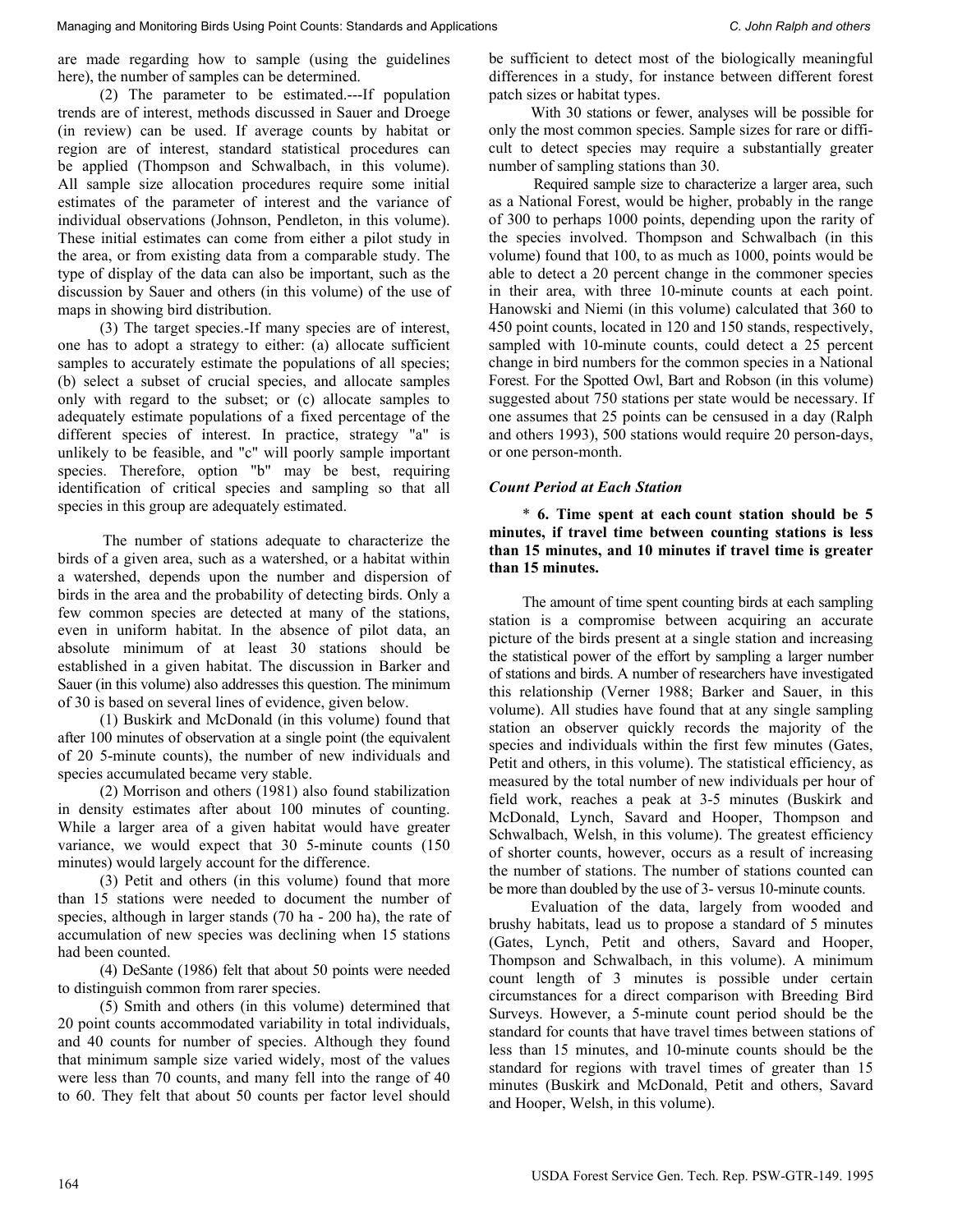During the workshop, many felt that the minimum time could have been set at 6 minutes, because it conveniently separates into two 3-minute segments, the Breeding Bird Survey standard. However, 5 minutes is the most commonly used duration in the literature and is the European standard (Koskimies and Vaisanen 1991); thus 5 minutes would promote comparisons with already existing data sets.

**\* 7. When a 5-minute point count is used, data should be separated into those individuals seen or heard during the first 3 minutes and those additional individuals heard in the remaining minutes. If a 10-minute point count is used, data should be separated into three segments of 3-, 2-, and the final 5-minute periods.**

This will facilitate comparisons of data collected by projects using shorter point counts.

#### *Distance Between Stations*

**\* 8. The minimum distance between point count stations is 250 m.** 

**\* 9. Birds previously recorded at another sampling station should not be recorded again.** 

There are many reasons for having point counts as far apart as possible. The closer the distance between stations, the more likely an observer will count the same bird twice, thus overestimating the number of individuals. In addition, the farther apart the stations, the more likely that vegetation and other factors have changed, providing greater statistical independence between stations. On the other hand, the greater the distance between sampling stations, the longer it will take to travel between those stations, and the larger the area required to establish a given number of stations. Fortunately, relatively few birds have voices that travel great distances, and because these are normally easy to track when the observer is moving between stations, the chance of double counting is low. The choice of a standard minimum distance of 250 m between counts is based upon the fact that for most species, in virtually all habitats, more than 95 percent of individuals are detected within 125 m of the observer (Scott and others 1981). In addition, the maximum detection of virtually all individuals of most species is less than 250 m (Wolf and others, in this volume). In open environments, this minimum distance should be increased due to the greater detectability of birds. Along roads, where travel by vehicle is possible, distances of 500 m or more should be used (Freemark and Rogers, in this volume).

#### *Counting Radius*

**\* 10. All individual birds detected at a station should be recorded.**

Care should be taken to tally only the minimum number of different individuals as determined by concurrent recordings, counter singing, or other individual recognition methods, such as plumage differences. The use of a map (see below) can help in this effort. This will help to prevent the counting of individuals more than once (Welsh, in this volume), resulting in an overestimate of the individuals present.

### **\* 11. Birds detected within a radius of 50 m surrounding the census station should be recorded separately from those at all distances.**

Species vary in their conspicuousness and thus their detection probabilities. These differences in detectability make between-species comparisons of absolute abundance difficult (Dawson and others, Lynch, in this volume). If point counts are used primarily to monitor population changes, counting individuals of all species seen or heard at a single station will maximize the amount of data taken (Gates, Petit and others, in this volume). If, however, comparisons of abundance between species are important, then data collected from within a 50-m radius of the station center can be used for among-species comparisons of abundance (Verner 1985) by assuming that: (a) all the birds within 50 m of the observer are detectable; (b) observers do not actively attract or repel birds; and (c) birds do not move into or out of the count circle during the counting period. A variety of standard distances have been employed by observers, with 50 m in forested environments being the most common. If the habitat is exceptionally dense, a distance of 25 m may be used, and observations should be separated into 25, 50, and greater than 50 m, to allow comparisons between studies. This occurs in many habitats, but especially the tropics (Lynch, in this volume). In open habitats, such as in crops or grasslands, 100 m may be most appropriate (Savard and Hooper, Cyr and others, in this volume).

Alternatively, if the distances to observed birds can be accurately estimated, it is possible to calculate the density of the more common species by estimating detection rates with variable circular plot methods (Reynolds and others 1980). Relatively precise estimation of distances is necessary to use this technique appropriately, and it is best applied using highly trained observers and only in bird communities with relatively few and conspicuous species (Verner 1985).

If unlimited distance point counts are being used to investigate the relationship between birds and interior (as opposed to edge) habitats, then it is very important that the stations be located well within the interior of the habitat so that birds from outside habitats are not recorded. If the habitat being investigated is to include edge habitats, then stations can be located with impunity.

### *Replication of Stations Versus Establishing Additional Stations*

**\* 12. It is usually better to increase the number of statistically independent sampling stations than to repeatedly count a smaller number of stations.** 

Replication of counts at a single station, either during same day or on different days, will yield better estimates of species abundance and community composition of birds at that single station (Petit and others, Smith and others, in this volume). In some cases there is not enough room in an area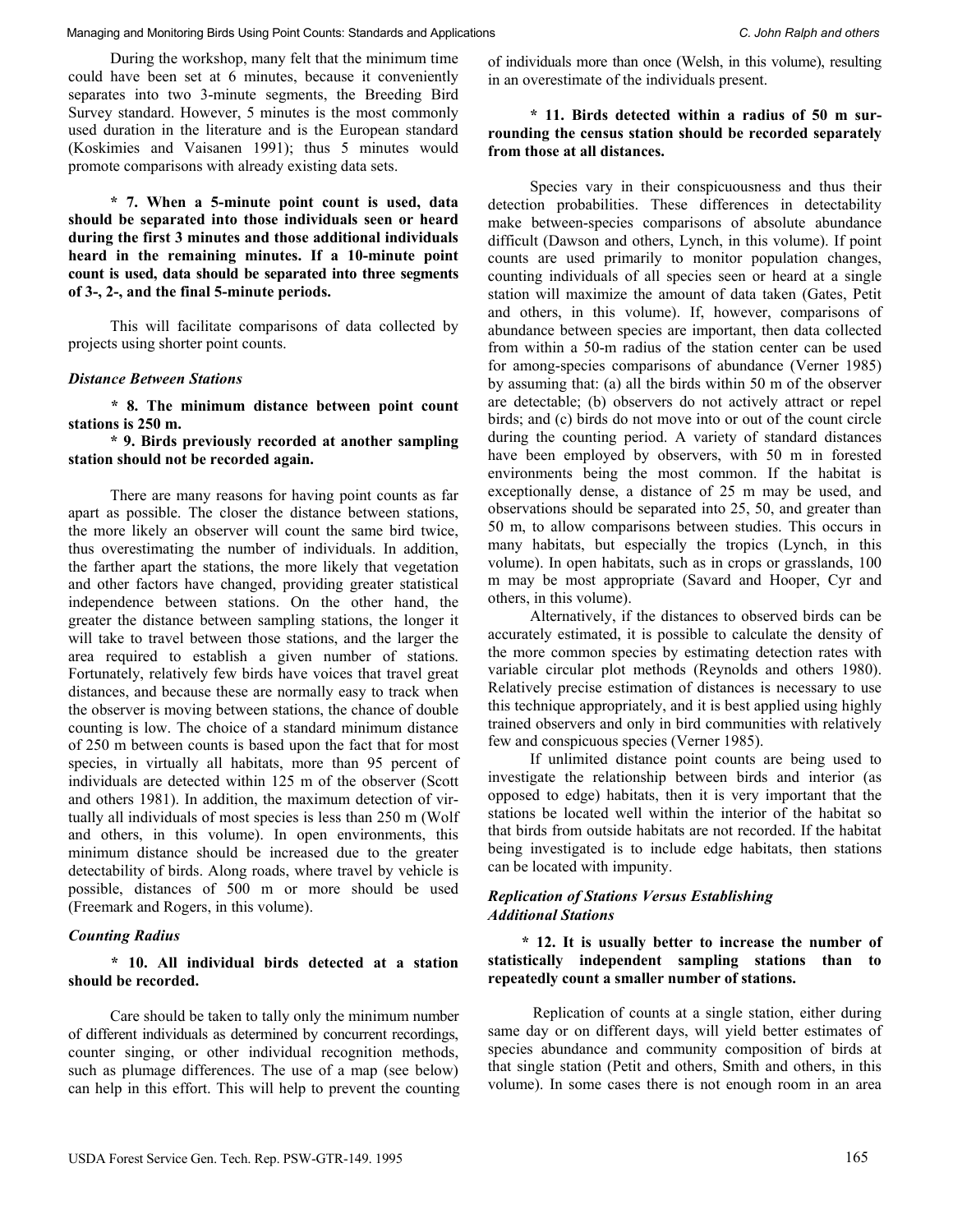to establish additional stations without overlapping with those already established. In this case, as in the case of increasing the number of total sampling stations, replicating the point counts will increase the precision of the estimates of bird population size, albeit less efficiently than adding new independent stations. The choice depends upon the definition of the population that the investigator wishes to sample: is the population from a small area, or a large one?

In general, a station should be sampled only once each season. Counts can be repeated if the goal is good estimates of the community at certain, specific stations, such as a small area of rare wetland habitat.

Under circumstances where replication is required, determining the optimal number of replicates requires the accumulation of pilot data for each species. At some number of replicates, the gain in numbers of individuals detected will be offset by the amount of additional time it takes to collect those data, as shown by papers from this workshop (Petit and others, Smith and others, in this volume).

#### *Time Periods for Counts*

### **\* 13. Breeding season point counts should be conducted during the time of day and time of year when the detection rate of the species being studied is most stable.**

The visibility or detectability of a species varies with time of year and time of day (Best 1981; Robbins 1981a; Lynch, Buskirk and McDonald, in this volume). At some point during the breeding season, most species exhibit a period of several weeks when detectability is relatively stable. Unfortunately, among species, those time periods often only partially overlap (Buskirk and McDonald, in this volume). Within the breeding season, late May, the month of June, and the first week in July are best for counting most passerines in temperate North America. However, stable counting periods can be in early May in more southern areas and may extend later in the boreal zones.

The rate of calling and singing also varies with the time of day. Examining pilot data is the best way to determine when detection rates are the most stable. In general, the period between official sunrise and the ensuing 3-4 hours is usually relatively stable (Lynch, in this volume). Buskirk and McDonald (in this volume) found no significant decline, except for short, 3-minute counts, in the 5 hours after dawn. For most species, the number and rate of birds singing in the period between dawn (first light) and sunrise, are somewhat higher than those in the rest of the morning. For maximum comparability in detection probabilities for species among stations, it will be best to start counting birds at sunrise rather than at first light.

An exception to the rule of starting counts at sunrise can be made if: (1) counts are used to calculate population trends and (2) the order of the counts are the same in relation to the time of day. For example, if stations 1-3 are always counted during the first one-half hour before sunrise; 4-20 are always counted during the stable early morning period; and 21-30 are always during the late morning hours, then comparisons among years using these stations counted in this order are possible.

#### *Appropriate Weather Conditions*

**\* 14. Birds should not be surveyed when it is raining, during heavy fog, or when noise from wind-blown vegetation interferes with counting.** 

Very windy and rainy conditions almost always decrease the number of birds detected on point counts (Robbins 1981b). The degree to which these conditions affect the counts will depend upon the species and habitats surveyed. In some cases slight breezes can significantly depress the number of birds heard. In open environments, lack of trees and their associated noises permit the collection of count data under relatively heavy winds (D. Bystrak, pers. comm.). Verner (1985) has recommended that no surveys be conducted with winds greater than 11 km/hr, during precipitation, and under foggy conditions. Others have suggested limits between 12 and 20 km/hr (Anderson and Ohmart 1977, Robbins 1981b). If an observer feels that noise from wind or rain is causing a loss of observations greater than 10 percent, then counting should end. An appropriate way to determine the loss of detections is the inability to detect birds at longer distances as the wind or rain increases.

### *Number of Observers at a Single Station*

**\* 15. Only one observer should be permitted to count birds at a single station.** 

Additional observers at a station modify the rate of detection of birds and therefore reduce comparability with other stations with a single observer (Howe and others, in this volume). This recommendation is based on our experience that even the best observers do not record all the potentially detectable species or individuals during the count period. It is easy for a bird to fly by while an observer records data or looks the other way. When many birds are calling, it is also easy to miss a bird that calls once or only faintly. Because all point counts are only partial samples, consistency of effort is critical in maintaining the comparability of counts.

#### *Observer Training*

**\* 16. Only observers able to identify all the targeted birds by sight and sound should participate in a monitoring or research project using point counts.** 

It cannot be overemphasized that the success of any bird monitoring or research project hinges on the caliber of the observers collecting the data. Given the normally high turnover in the technicians that do the bulk of data collection, comparability among observers is critical. If differences among observers are very great, they could eliminate most (if not all) of the power of a monitoring program to detect changes in bird populations (Faanes and Bystrak 1981, Kepler and Scott 1981). The high number of species in the tropics presents special problems for training, as is discussed elsewhere in this paper.

The ability to identify birds by sight, and especially by sound, is a skill that usually takes several years to develop, unless an intensive training program can be undertaken. An ornithology course or several trips into the woods is only partial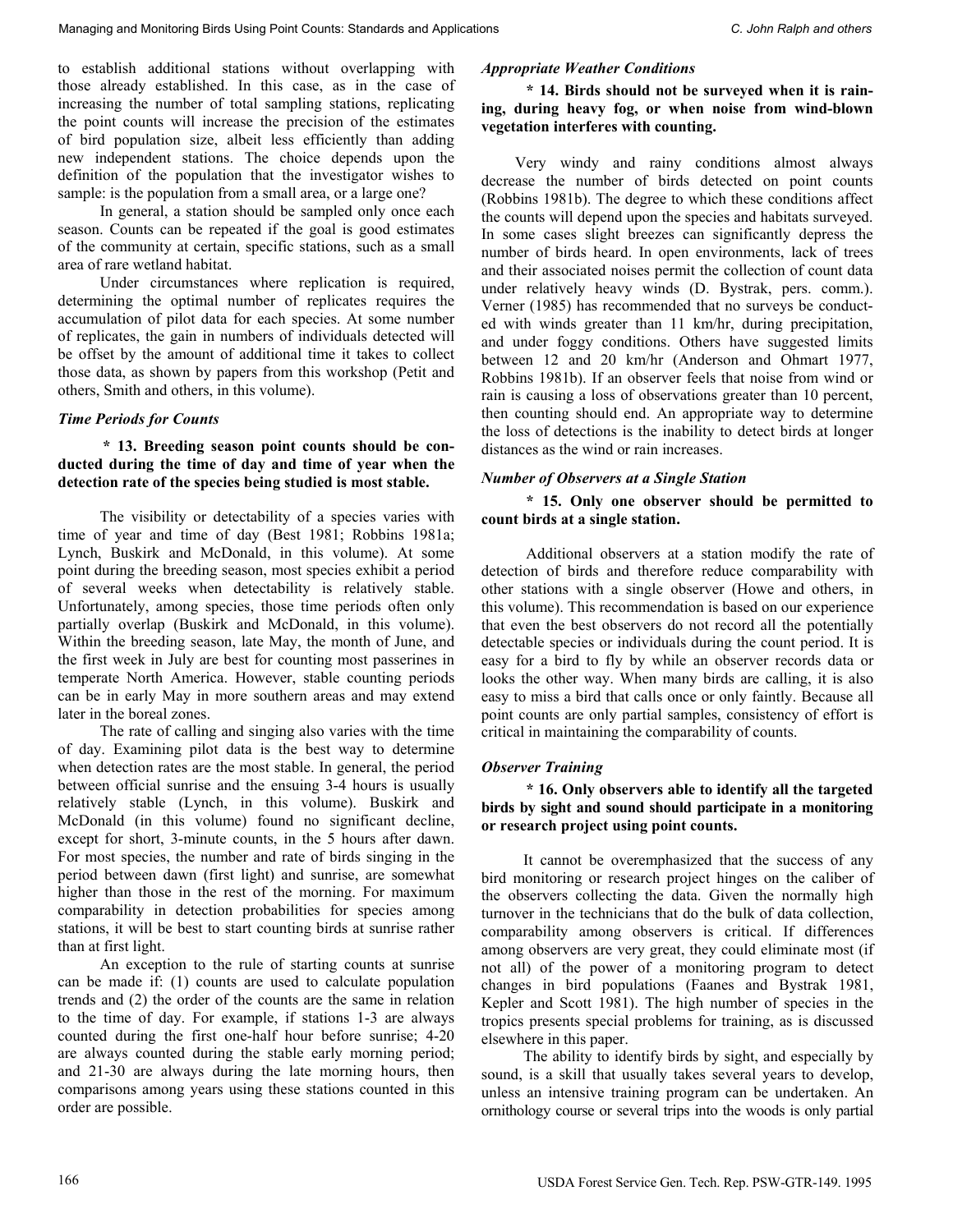preparation. Any individual who will be participating in a program to monitor birds should have identification skills comparable to that of the local experts. Training may not be difficult if only one species is being monitored, but if every species at each station is counted, then the training of raw recruits is almost certainly too time-consuming to be feasible. Training in estimating distances to individual birds is also important if any density estimates are to be made, as Welsh (in this volume) found.

We recommend that any applicant's ability to survey birds should be tested. Unfortunately, no completely valid testing procedure exists (see Hanowski and Niemi, in this volume). However, by using known, qualified observers as a gauge, it is possible to quickly ascertain the suitability of an observer. Both the benchmark observer and the new observer need to simultaneously count birds under circumstances similar to those to be imposed by the project. Any deficiencies in the new observer's ability to identify birds will be quickly apparent.

While most projects will rely on observers already trained in the art of bird identification to do their field work, new observers will eventually be needed to replace those who depart. To help in the long-term development of a pool of observers who have the skills necessary to identify bird by sound, agencies can promote the learning of bird songs. Permitting novice bird counters to work with experienced birders is the quickest way to learn bird songs. Bird tapes will also help new observers work on their identification. We suggest that the following is adequate for training: (a) use a syllabus that outlines a standard training program for censusing; (b) a regional vocalization tape should be available (these usually do not have complete songs and calls of all species and every effort should be made to obtain a complete one); (c) a test tape should evaluate each observer's correct identifications; (d) simultaneous consumng with an experienced observer during 3- or 5-minute road counts, with immediate feedback as to the number and directions of birds, will speed learning; and (e) all observers should have a hearing test. Based on our collective experience in training observers, we feel that as a general rule of thumb, species composition between simultaneously counting observers should be near 90 percent, and the number of individuals should be within 80 percent.

# *Recording Data*

### **\* 17. A standard field form should be used to ensure compatibility of data taken between participants in the program.**

*Appendix A* contains a sample field sheet, and standard database software can be used for recording point count information from this sheet.

Using a map is an efficient way to record data, especially in counts longer than 3 minutes. Maps help in keeping track of locations of birds, allow accurate quality checks, and permit a variety of data to be taken. Shortcuts can facilitate data taking, such as: use of single letters for the commonest 10 to 15 species, as well as standardized behavior codes for separating birds, recording movements, and showing simultaneous observations.

## *Age, Sex, and Behavioral Classification of Birds*

**\* 18. Juvenile birds or birds that fledged during the current breeding season should be recorded separately.** 

### **\* 19. Birds that were detected flying over the station, rather than detected from within the vegetation, should be recorded separately.**

Birds detected while counting can often be identified to the age and sex of the individual. However, because birds are largely detected through the sounds they make, and because there are numerous differences among species as to which sex vocalizes, regular collection of sex data should be considered of secondary importance. By contrast, numbers of fledgling birds increase as the breeding season advances. To reduce the bias associated with seasonal increases in the numbers of fledglings, numbers of fledglings should be recorded separately.

Birds that are detected flying over the plot are less likely to be breeding or associated with the habitat surrounding the station than an individual near the ground or in vegetation. Exceptions, of course, include such species as raptors, swallows, and swifts. Birds flying over do, however, live in the general area and can be recorded.

# *The Priority of Breeding Season Surveys*

### **\* 20. Most effort expended conducting point counts should occur during the breeding season.**

While the focus has been on breeding season for many surveys, migration and winter habitats are vital to many species' survival. Species have been found to show habitat dependencies during this season, while they were non-specific in breeding (Manuwal and Huff 1987). Winter counts are important because many species are limited by their ability to survive the winter and many spend 8-10 months on the wintering grounds. Fixed-width transect counts and playbacks may be necessary in this season, although they limit comparisons with other methods. Migration counts can be used for northern or high altitude species and to identify important stopover sites. However, migration and winter counts are difficult to interpret because of high variability, and their feasibility remains to be determined (Robbins 1972, Cyr and others, in this volume).

Based on our experience, we suggest that for the northern United States and Canada, breeding season counts should make up 70 percent to 80 percent of the effort in any area, and migration and winter counts, 10 percent to 15 percent each. In the southern United States and Latin America, we suggest 50 percent to 70 percent during breeding, 10 percent to 20 percent during migration, and 20 percent to 40 percent in the northern winter. We feel that this will allocate effort according to the likely management importance of the data in different seasons, as well as reflect funding priorities.